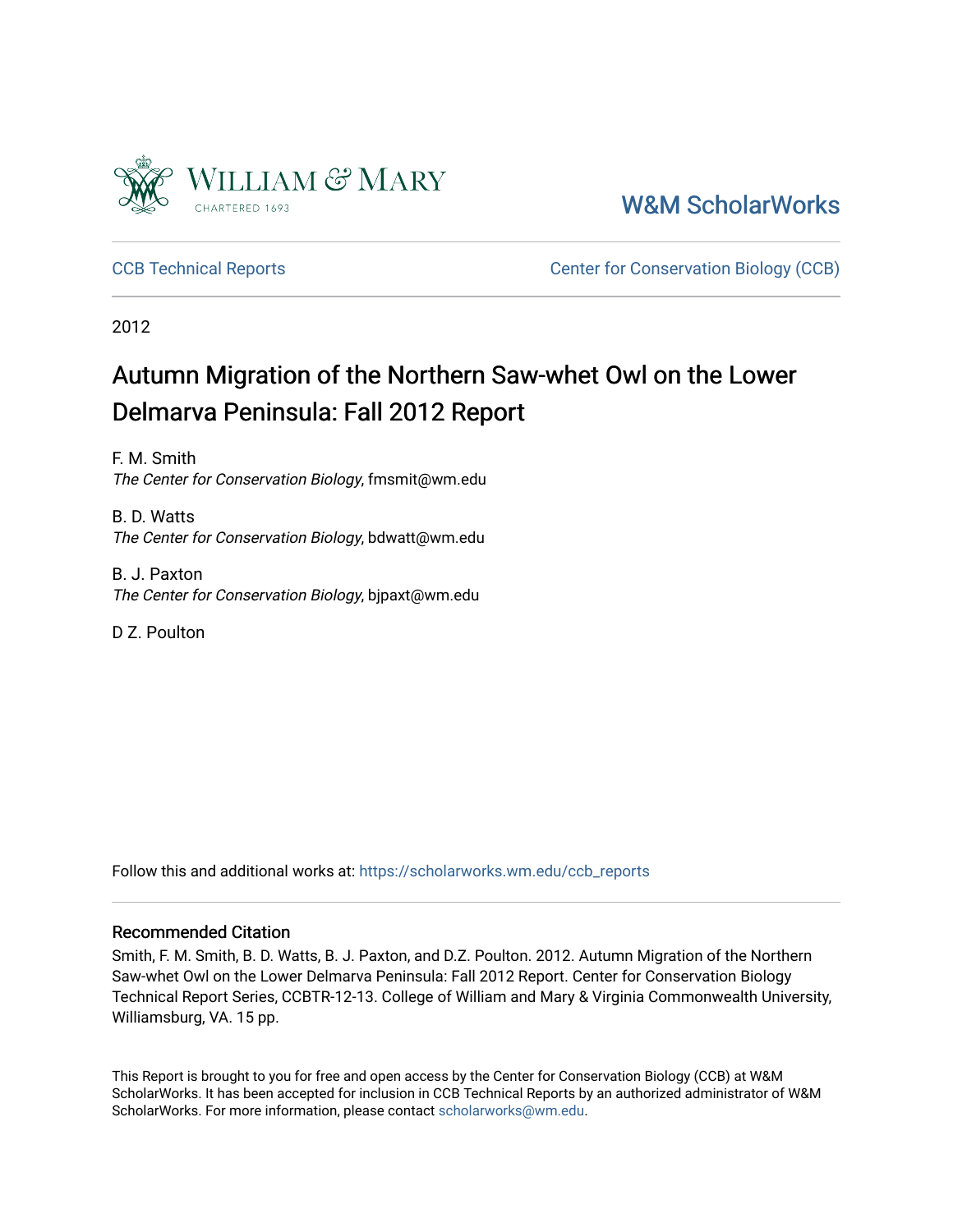Autumn Migration of the Northern Saw-whet Owl on the Lower Delmarva Peninsula: Fall 2012 Report.

Report Authored by:

Fletcher M. Smith Bryan D. Watts Bart J. Paxton D. Zak Poulton

Recommended Citation:

Smith, F. M. Smith, B. D. Watts, B. J. Paxton, and D.Z. Poulton. 2012. Autumn Migration of the Northern Saw-whet Owl on the Lower Delmarva Peninsula: Fall 2012 Report. Center for Conservation Biology Technical Report Series, CCBTR-12-13. College of William and Mary & Virginia Commonwealth University, Williamsburg, VA. 15 pp.

Project Partners:

U.S. Fish and Wildlife Service VA Department of Game and Inland Fisheries VA Department of Conservation and Recreation The Center for Conservation Biology at The College of William and Mary & Virginia Commonwealth University





The Center for Conservation Biology is an organization dedicated to discovering innovative solutions to environmental problems that are both scientifically sound and practical within today's social context. Our philosophy has been to use a general systems approach to locate critical information needs and to plot a deliberate course of action to reach what we believe are essential information endpoints.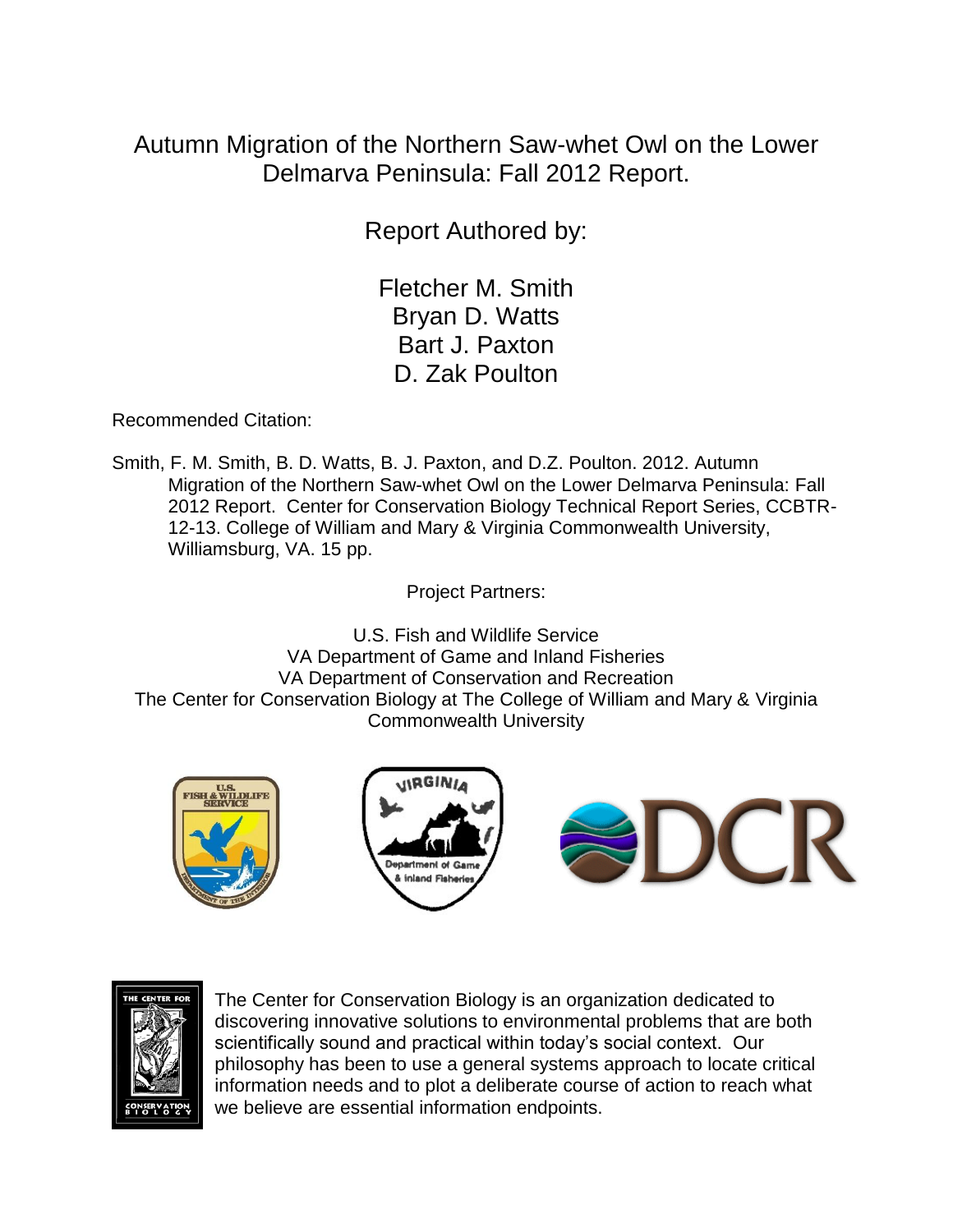## TABLE OF CONTENTS

| $Context$ $2$ |                     |
|---------------|---------------------|
|               | $\overline{4}$<br>6 |
|               | 6                   |
|               |                     |
|               | 11                  |
|               |                     |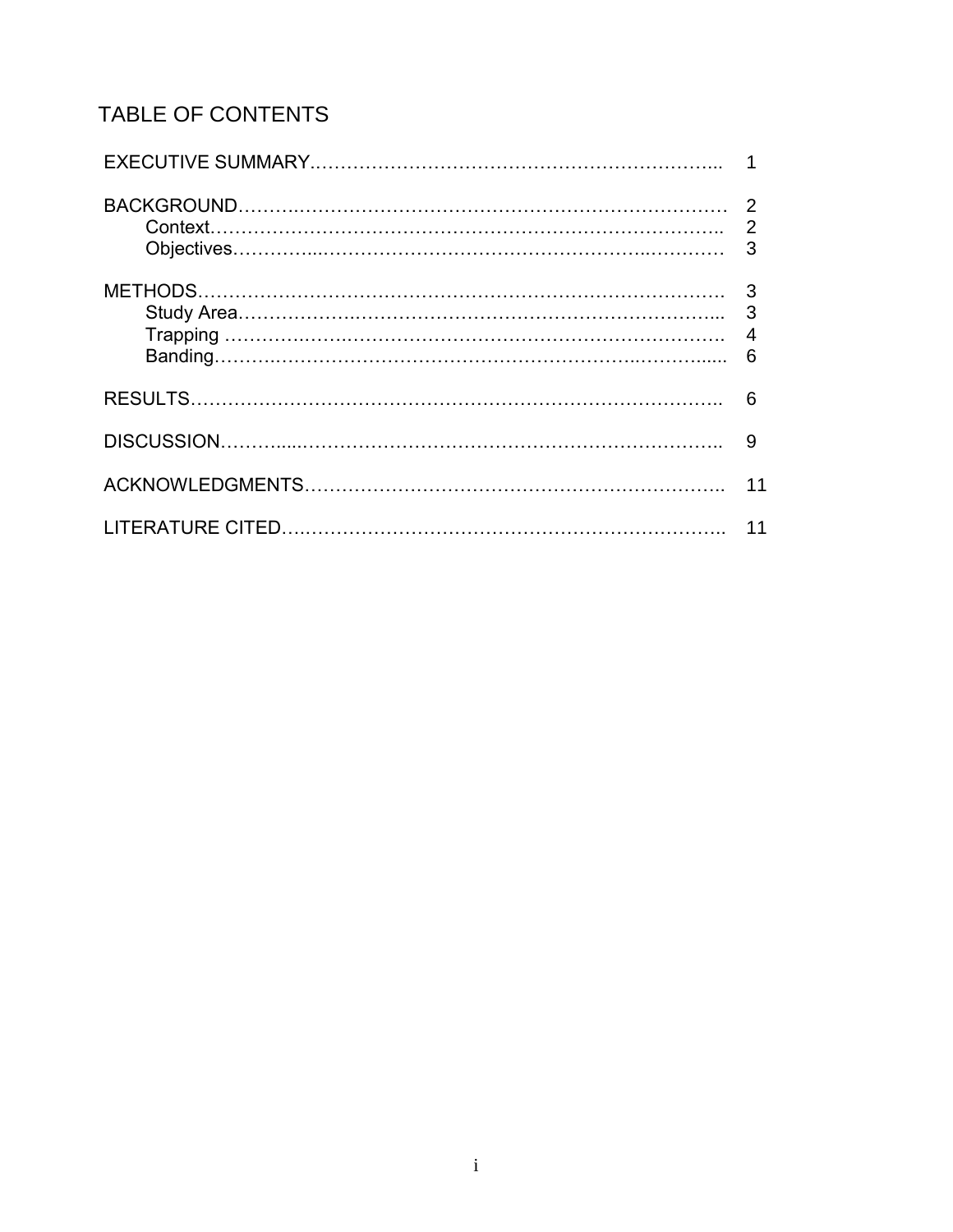#### **EXECUTIVE SUMMARY**

The Northern Saw-whet Owl (*Aegolius acadicus*) breeds in southern Canada and the northern United States. During the late fall months this species migrates south to the mid-latitudes of North America. Because of its secretive habits, little was known about the Northern Saw-whet Owl's migration ecology and winter distribution prior to the increase in the number of banding operations during the late 1990's. During the fall of 1994, The Center for Conservation Biology began a study of migrant Northern Sawwhet Owls along the lower Delmarva Peninsula. This study has been the first to document large numbers of migrants south of Maryland. During the 19-year study, 3,850 owls have been banded and more than 100 foreign recaptures and returns have been recorded. We have also recorded more than 1000 same year recaptures.

The owl migration project is conducted each year between the third week of October and the middle of December. Three trap sites (Eastern Shore of Virginia National Wildlife Refuge, Gatr Tract/Mockhorn Island Wildlife Management Area, and Kiptopeke State Park) consisting of 6 mist nets and a continuous-loop audio-lure are opened nightly from dusk to dawn. Among other objectives, the project seeks to 1) determine the annual variation in the magnitude and timing of Northern Saw-whet Owl migration through the lower Delmarva Peninsula, 2) determine the spatial pattern of habitat use near the tip of the Delmarva Peninsula, 3) determine the relative timing of passage for different age classes of Northern Saw-whet Owls, and 4) determine the rate of movement of Northern Saw-whet Owls moving down the Atlantic Flyway.

During the fall of 2012, 315 new owls were captured and processed during 44 nights and 8,343 hours of operation. Capture rate was 7.2 owls/night or 3.8 owls/100 net-hours. Age ratio was 86.0% (271 birds) hatching-year (HY) birds compared to 14.0% (44 birds) after-hatching-year (AHY). Nine Eastern Screech Owls (*Otus asio*) were also captured during the season.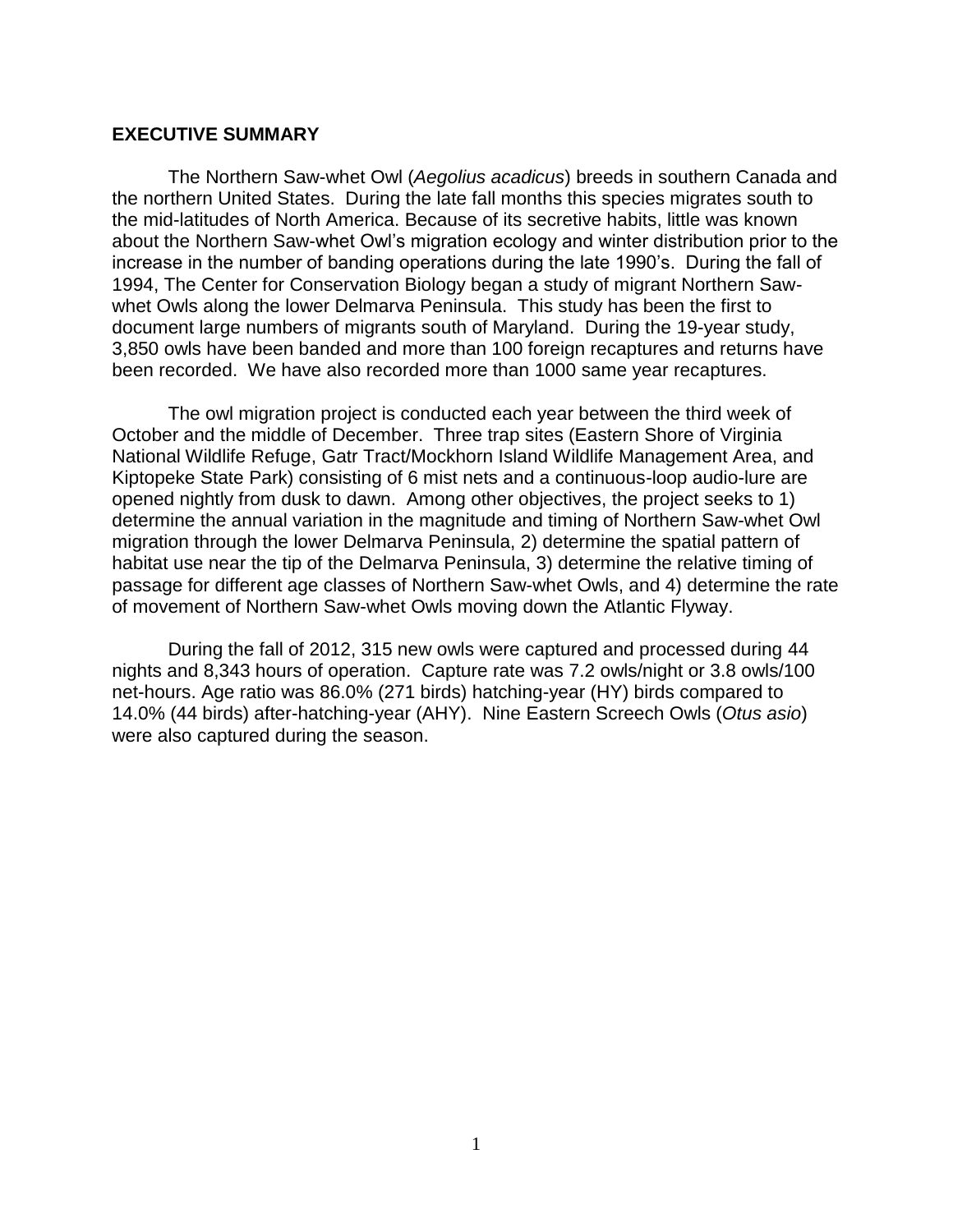#### **BACKGROUND**

#### **Context**

Each fall millions of passerines, shorebirds, and raptors travel along the eastern seaboard of North America to over-winter in areas further south. Included with these migrants are populations of Northern Saw-whet owls (*Aegolius acadicus*). Northern Saw-whet Owls breed throughout the boreal and hardwood forest of southern Canada and northern United States with populations scattered in the higher elevations of the Appalachians and Rocky Mountains (Rasmussen et al., 2008). Although Northern Sawwhet Owls are resident year-round throughout much of their breeding range, some populations that breed in higher latitudes migrate to lower latitudes for the winter months (Mueller and Berger, 1967; Holroyd and Woods, 1975; Weir, et al., 1980). The Atlantic shoreline is one of the routes Northern Saw-whet Owls appear to use on their way to their wintering grounds (Rasmussen et al., 2008; Brinker et al., 1997; Whalen et al, 1997). The winter range of most northeastern populations is believed to be in the east-central United States, but the limits of this range are uncertain (Rasmussen et al., 2008). Sporadic winter records of this species exist for all southeastern states including Florida (Holroyd and Woods, 1975; Miller and Loftin, 1984; Smith et al., 1988). Prior to 1994, there were very few fall or winter records of this species in Virginia (Kain, 1987), and an incredibly small number of records on the Delmarva Peninsula (Anonymous, 2004). In the last twenty years the winter range and the migration route of the Northern Saw-whet Owl is becoming clearer as more trapping and banding of Northern Saw-whet Owls occur throughout the east.

The Northern Saw-whet Owl is a small, secretive owl that inhabits areas where the vegetation is dense, making visual observations of the owl difficult. Night surveys that have been useful in detecting the movements of larger owls have not been as successful for detecting Northern Saw-whet Owl movements (Russell et al., 1991). In this respect, the expansion of banding stations that concentrate on the capture and banding of Northern Saw-whet Owls have been indispensable for exploring their fall movements. In the twenty years that some of the banding stations have been operating, capture records and foreign recaptures have indicated that the Atlantic Coastal Plain serves as a Northern Saw-whet Owl migration route that extends from Nova Scotia to the southeast (Holroyd and Woods, 1975). For instance, Duffy and Kerlinger (1992) demonstrated that substantial numbers of Northern Saw-whet Owls migrate at least as far south as Cape May, New Jersey every year. Northern Saw-whet Owls have also been banded each fall at several locations in Maryland, including Assateague Island National Seashore (Brinker et al., 1997). Finally, banding stations on the lower Delmarva Peninsula regularly capture owls originally banded in Cape May or Assateague Island National Seashore and vice versa, indicating an exchange of migratory Northern Saw-whet Owls in the fall. Collaboration between Northern Sawwhet Owl banding operations have provided insight into the magnitude and direction of their fall migration.

In 1994 three banding stations were established on the tip of the Lower Delmarva Peninsula to investigate the migration ecology of the Northern Saw-whet Owl. Since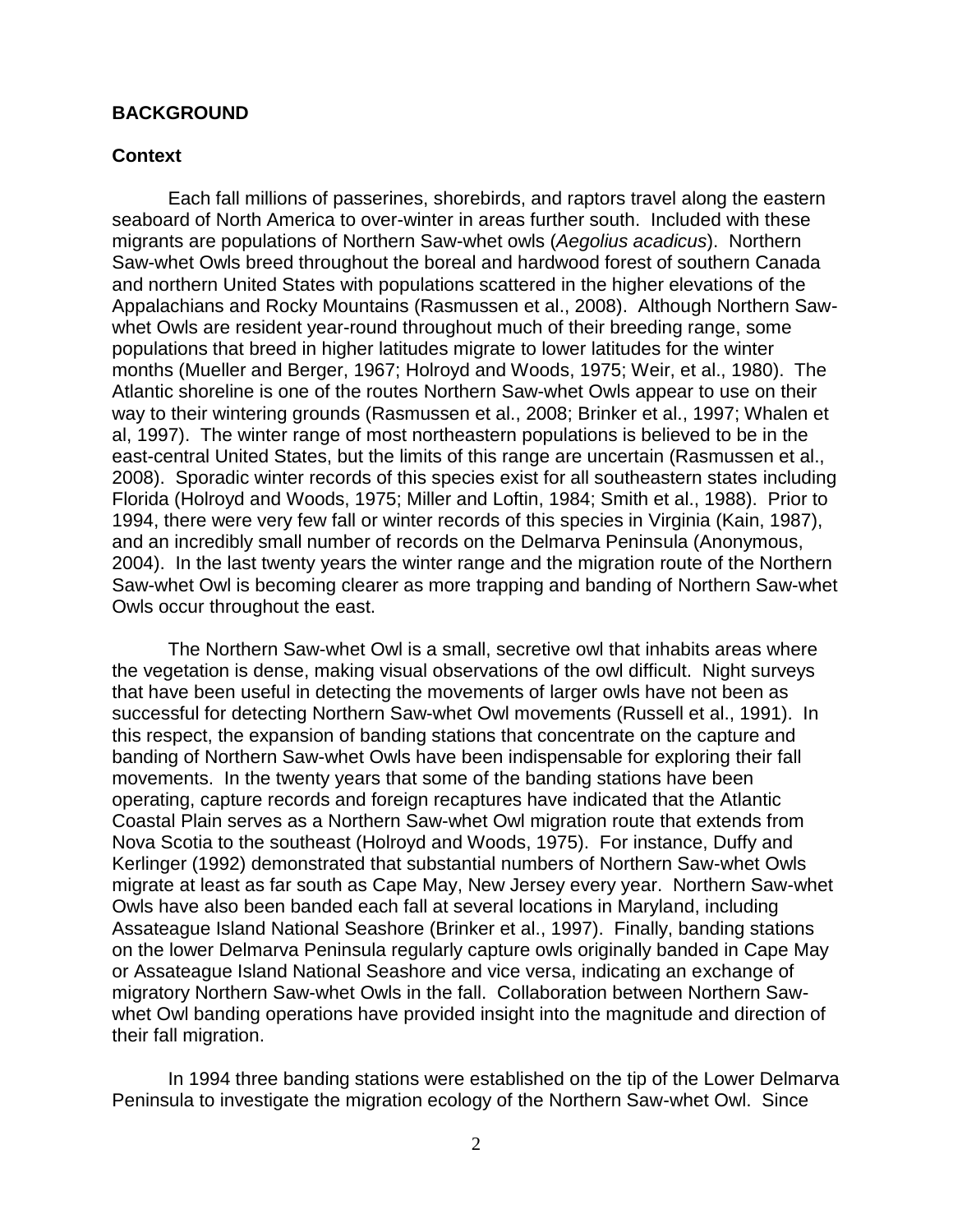1994 these stations have caught 3,350 Northern Saw-whet Owls, over 100 foreign recaptures and over 1000 same year recaptures. This ongoing study has most recently documented mass variation in Northern Saw-whet Owls and the implication for the much used sexing criteria (Paxton and Watts, 2008). It has also documented passage times (Whalen, et al., 1997), influence of audio-lure use on capture pattern (Whalen and Watts, 1999), diet (Whalen et al., 2000), and some aspects of stopover ecology (Whalen and Watts, 2000) of Northern Saw-whet Owls migration through the mid-Atlantic coastal plain.

#### **Objectives**

The objectives of this ongoing study are to: 1) determine the magnitude of the autumn migration of Northern Saw-whet Owls on the lower Delmarva Peninsula, 2) analyze the spatial dynamics of migration on the lower Delmarva Peninsula, 3) determine the seasonal timing of migration, and 4) investigate age-specific differences in migration ecology.

#### **METHODS**

#### **Study Area**

This study was conducted on the tip of the lower Delmarva Peninsula that defines the mouth of the Chesapeake Bay to the north (Figure 1). Owls were trapped at three stations located within a 10 km<sup>2</sup> area and each station was approximately 3-5 km from the other stations. Stations were located on the Eastern Shore of Virginia National Wildlife Refuge (ESVNWR), Gatr Tract/ Mockhorn Island Wildlife Management Area (GATR), and Kiptopeke State Park. In 2006, the Eastern Shore of Virginia NWR station was moved to an area slightly north after many trees and shrubs were lost after Hurricane Isabel. Each of the stations are found in forest patches composed of a mixture of Loblolly Pine (*Pinus taeda*), Eastern red cedar (*Juniperus virginiana*), and various hardwoods (*Quercus* spp., *Carya* spp., *Acer rubrum*, *Prunus serotina*). The understory was moderately dense with dominant species being green briar (*Smilex* spp.), poison ivy (*Toxicodendron radicans*) and tree saplings and shrubs.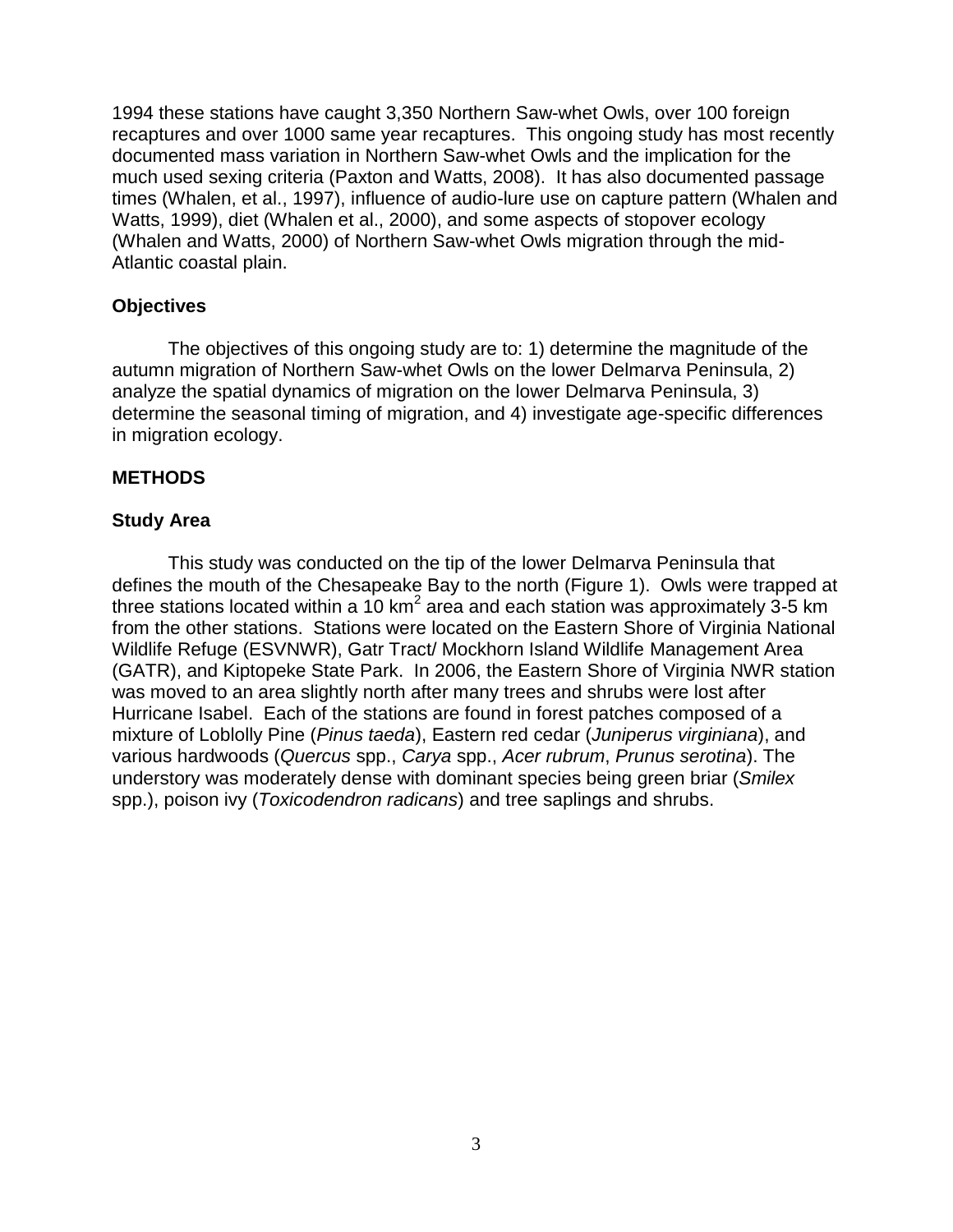

**Figure 1.** Map of study area on lower Delmarva Peninsula. Inset map shows location of trap sites within A) Eastern Shore of Virginia National Wildlife Refuge, B) Kiptopeke State Park, and C) Gatr Tract/ Mockhorn Island Wildlife Management Area.

## **Trapping**

A continuous line of six mist-nets was erected along an east-west axis at each trapping station. The mist-nets were 12m long by 2m tall and were made of 60mm black nylon mesh. An audio-lure was situated at the center of each net lane to attract migrating owls. Audio-lures consisted of a portable compact disk player, an amplifier, a 12 V deep cycle marine battery, and a loud-speaker. A continuous-loop broadcast of a Northern Saw-whet Owl "advertisement call" (Rasmussen et al., 2008) was played from the audio-lure. The effectiveness of the audio-lure has been demonstrated by increasing capture rates 5-10 fold in the United States (Erdman and Brinker, 1997; Duffy and Matheny, 1997; Evans, 1997). It should be noted that this technique may exaggerated sex ratios (Whalen and Watts, 1999).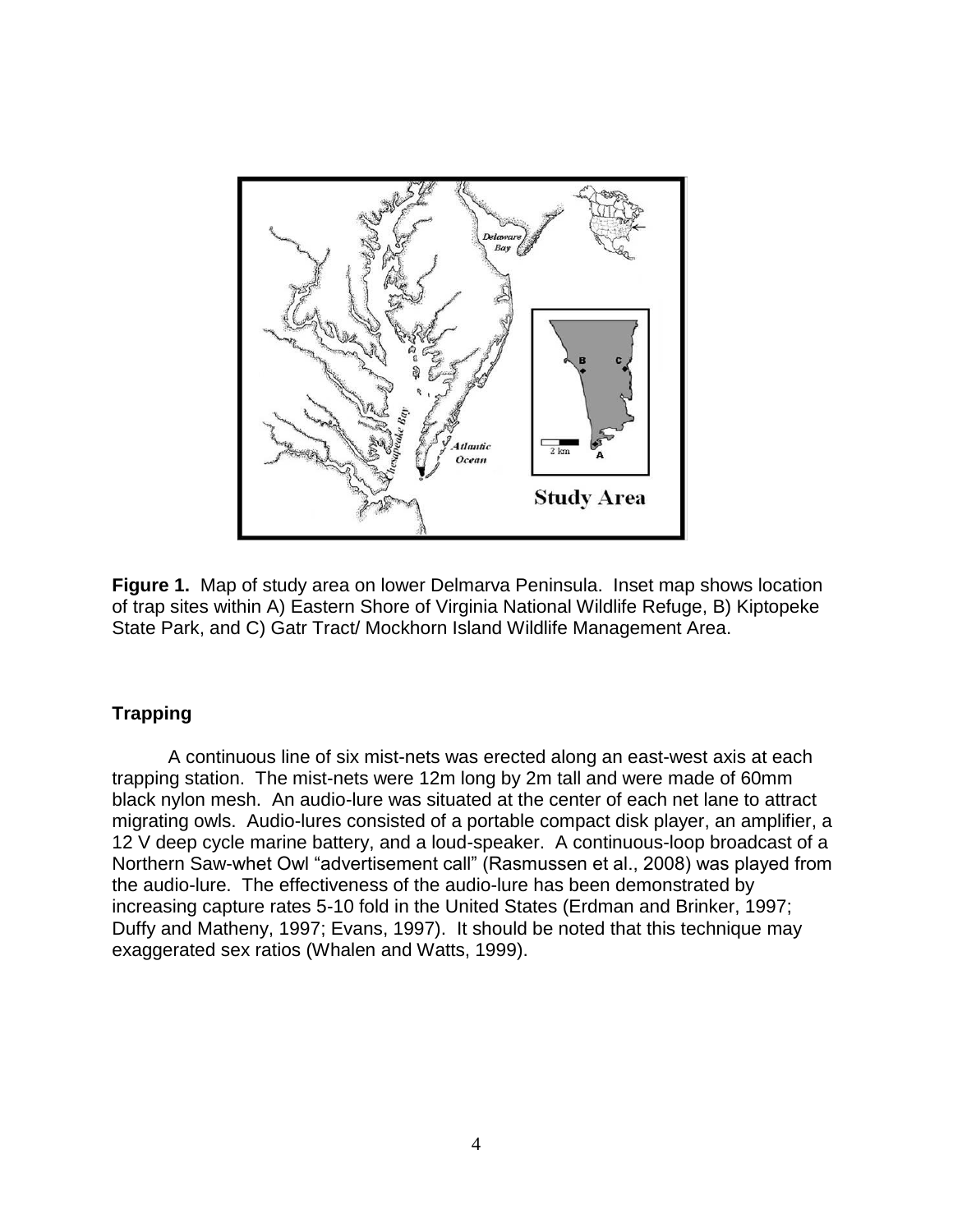

*Photos of audio lure components. Photo on left shows components inside plastic container including battery, CD player, amplifier, and bell speaker and connectors. Photo on right shows audio lure in operation with external bell speaker. Photos by Fletcher Smith.*

Banding began on 25 October 2012 and continued nightly, weather permitting, until 15 December 2012. Nets were opened at a half hour after dusk and closed at a half hour before dawn. Net checks were conducted every three hours thereafter. A net check consisted of driving to all of the stations in the order in which they were opened and checking the nets for captured owls. All owls were placed in a holding box until processed. Until 2006, owls were processed at the College of William and Mary field house, located on the Eastern Shore of Virginia NWR. Since 2006, owls have been processed in the area of the trapping station. After processing, owls were released near the point of capture.



*Photo of holding boxes used for transporting owls for processing. Photo by Bryan Watts.*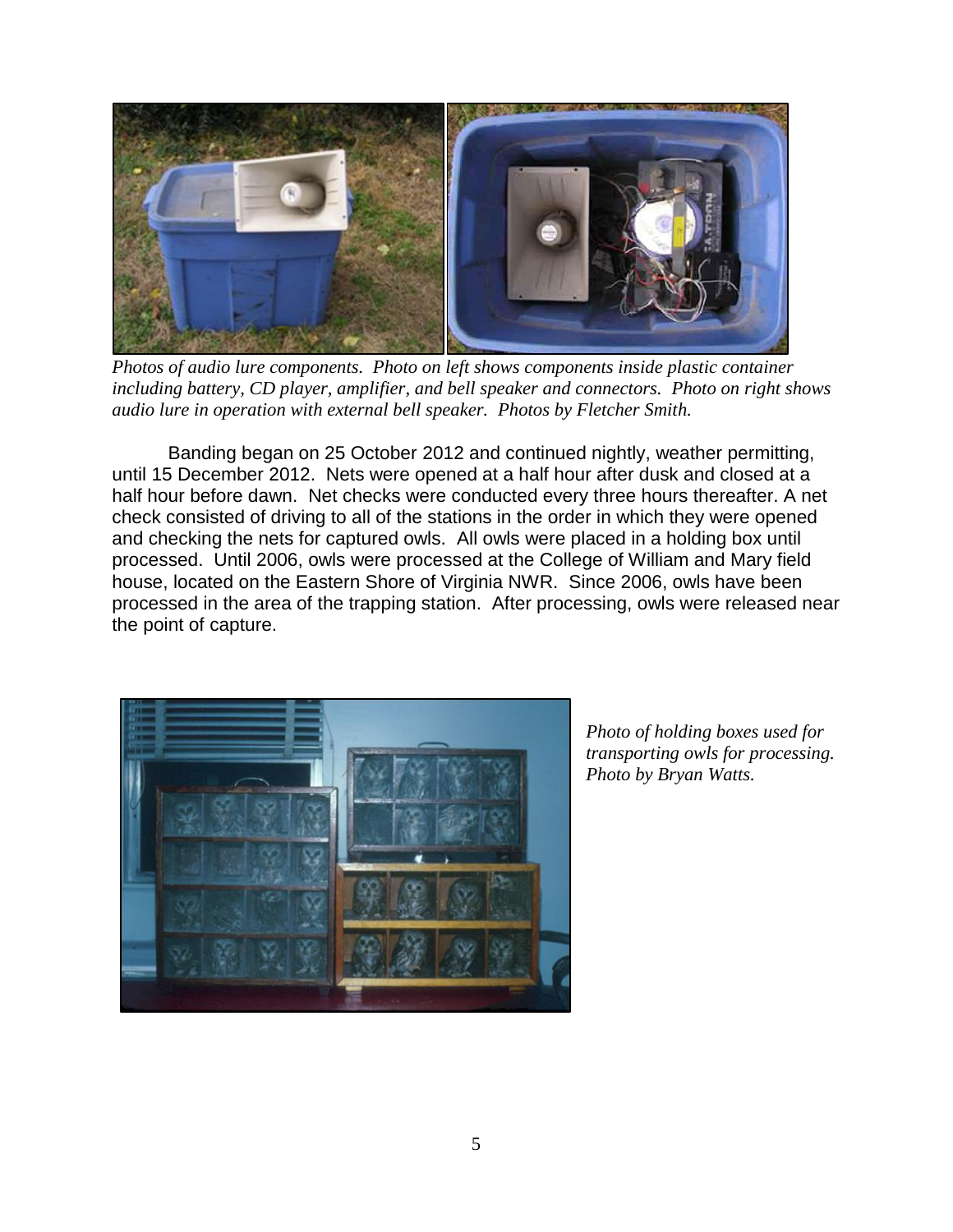## **Banding**

Owls were banded with federal aluminum tarsal bands. A standard leg gauge was used to determine proper band size. Natural (unflattened) wing cord measurements were recorded to the nearest millimeter and mass was recorded to the nearest tenth of a gram using an electronic balance. Wings were inspected for evidence of molt to determine age (Evans and Rosenfield, 1987; Pyle, 1997). Northern Saw-whet Owls were aged as hatching-year (HY) if all primary and secondary remiges and coverts appeared uniform in color. They were aged as after-hatching-year (AHY) if primary and secondary remiges were not uniform in color, indicating the presence of more than one generation of feathers. Owls that show only two generations of feather can be further aged as second-year owls (SY), additionally birds with three or more generations of feathers can be aged as after-second-year (ASY) owls (Pyle, 1997).



## **RESULTS**

In 2012, 315 Northern Saw-whet Owls and 4 newly banded Eastern Screech owls were netted over a period of 44 days (Table 1). Additionally, 92 Northern Sawwhet Owls were recaptured during the season. There were 16 foreign recaptures of Northern Saw-whet Owls in 2012. There were 4 screech owls captured this year that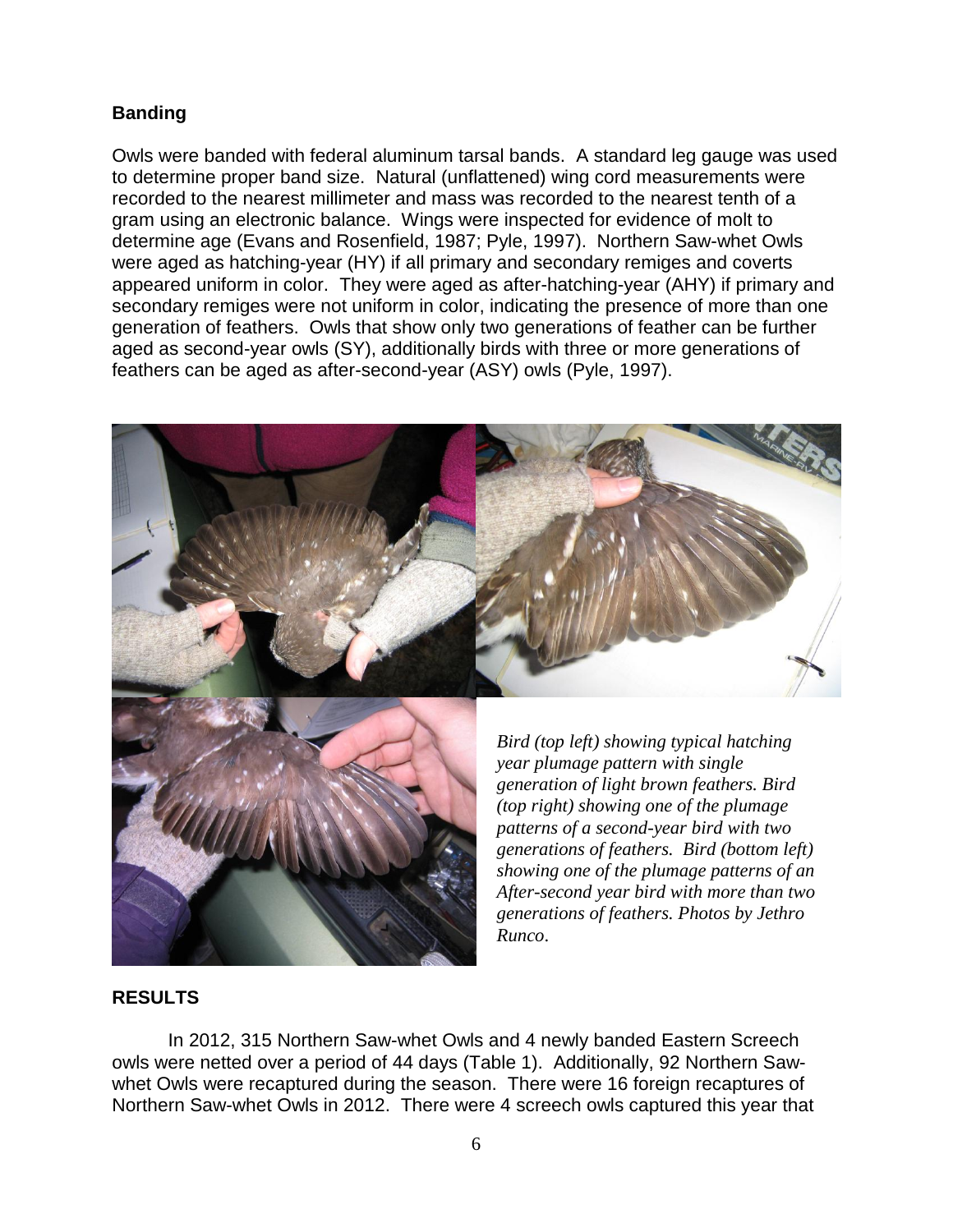were banded in previous years at this station. The stations operated for a total of 8,343 net hours (Table 1). The capture rate was 7.2 owls per trap night or 3.8 owls per 100 net-hours. The capture rate was higher than average compared to the capture rate for invasion years and was over seven times the rate of the previous year.

| Year                                       | <b>Trap-nights</b> | <b>Net-hours</b> | <b>Owl Captures</b> | Owls/trap-night | <b>Owls/100 Net-hours</b> | <b>Invasion Year?</b> |
|--------------------------------------------|--------------------|------------------|---------------------|-----------------|---------------------------|-----------------------|
| 1994                                       | 32                 | 6,903            | 52                  | 1.6             | 0.8                       | No                    |
| 1995                                       | 44                 | 9,481            | 1007                | 22.9            | 10.6                      | Yes                   |
| 1996                                       | 42                 | 8,817            | 106                 | 2.5             | 1.2                       | <b>No</b>             |
| 1997                                       | 40                 | 8,212            | 101                 | 2.5             | 1.2                       | No                    |
| 1998                                       | 22                 | 4,499            | 22                  | 1.0             | 0.5                       | No                    |
| 1999                                       | 48                 | 9,633            | 695                 | 14.5            | 7.2                       | Yes                   |
| 2000                                       | 46                 | 9,477            | 101                 | 2.2             | 1.1                       | No                    |
| 2001                                       | 48                 | 9,804            | 273                 | 5.7             | 2.8                       | Yes                   |
| 2002                                       | 37                 | 7,287            | 137                 | 3.7             | 1.9                       | No                    |
| 2003                                       | 43                 | 8,279            | 119                 | 2.8             | 1.4                       | <b>No</b>             |
| 2004                                       | 46                 | 8,559            | 144                 | 3.1             | 1.7                       | <b>No</b>             |
| 2005                                       | 48                 | 7,421            | 73                  | 1.5             | 1.0                       | No                    |
| 2006                                       | 41                 | 7,704            | 21                  | 0.5             | 0.3                       | No                    |
| 2007                                       | 45                 | 8,577            | 460                 | 10.2            | 5.4                       | Yes                   |
| 2008                                       | 44                 | 7,228            | 72                  | 1.6             | 1.0                       | <b>No</b>             |
| 2009                                       | 41                 | 7,572            | 32                  | 0.8             | 0.4                       | No                    |
| 2010                                       | 37                 | 6,550            | 80                  | 2.2             | 1.2                       | No                    |
| 2011                                       | 40                 | 7,415            | 40                  | 1.0             | .54                       | No                    |
| 2012                                       | 44                 | 8,343            | 315                 | 7.8             | 3.8                       | Yes                   |
| Invasion                                   | 42.1               | 8,090            | 550                 | 13.1            | 6.8                       |                       |
| Year                                       |                    |                  |                     |                 |                           |                       |
| Average                                    |                    |                  |                     |                 |                           |                       |
| <b>Non-Invasion</b><br><b>Year Average</b> | 39.9               | 7,566            | 78.6                | 1.9             | 1.0                       |                       |

**Table 1.** Effort, capture totals, and capture rates for newly captured Northern Saw-whet Owl trapping on the lower Delmarva Peninsula, 21 October-15 December, 1994-2012.

The trapping station at the Eastern Shore National Wildlife Refuge caught 30.1% (n=95) of the Northern Saw-whet Owls in 2012, which is above average for both invasion and non-invasion years (Table 2). Capture rates have increased on ESVANWR after moving the trap site to a more vegetated forest site in 2006. This followed the loss of dense woody vegetation (and presumably good Northern Saw-whet Owl migration habitat) on Wise Point due to Hurricane Isabel in 2003.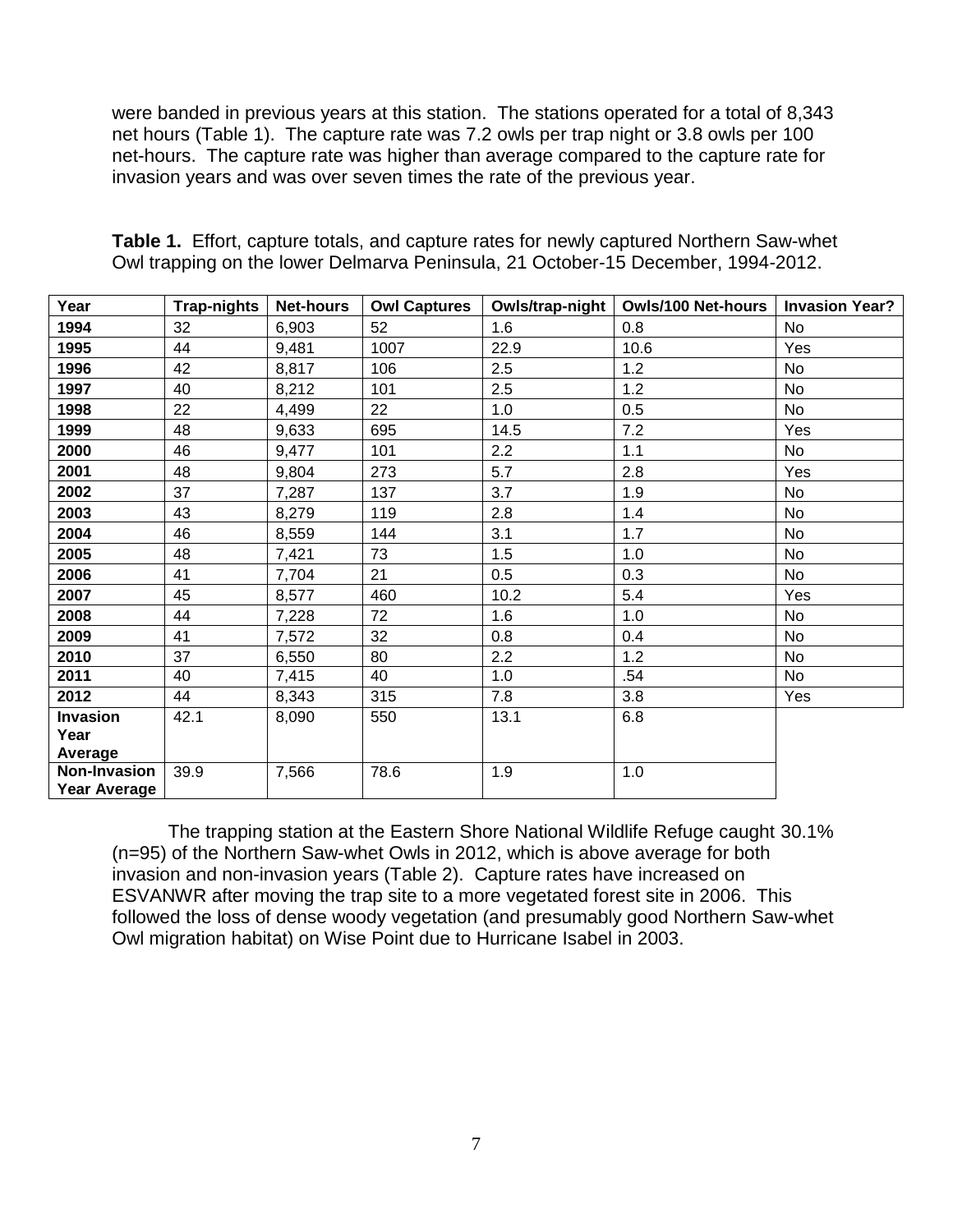|                         | <b>Station 1 ESVANWR</b> |      | <b>Station 2 GATR</b> |      | <b>Station 3 Kiptopeke</b> |      |               |
|-------------------------|--------------------------|------|-----------------------|------|----------------------------|------|---------------|
| Year                    | #                        | %    | #                     | $\%$ | #                          | %    | <b>Totals</b> |
| 1994                    | 17                       | 32.7 | 21                    | 40.4 | 14                         | 26.9 | 52            |
| 1995                    | 237                      | 23.5 | 323                   | 32.1 | 447                        | 44.4 | 1007          |
| 1996                    | 29                       | 27.4 | 40                    | 37.7 | 37                         | 34.9 | 106           |
| 1997                    | 19                       | 18.8 | 35                    | 34.7 | 47                         | 46.5 | 101           |
| 1998                    | 3                        | 13.6 | 8                     | 36.4 | 11                         | 50.0 | 22            |
| 1999                    | 117                      | 16.8 | 272                   | 39.1 | 306                        | 44.0 | 695           |
| 2000                    | 13                       | 12.9 | 56                    | 55.4 | 32                         | 31.7 | 101           |
| 2001                    | 61                       | 22.3 | 57                    | 20.9 | 155                        | 56.8 | 273           |
| 2002                    | 20                       | 14.6 | 55                    | 40.1 | 62                         | 45.3 | 137           |
| 2003                    | 5                        | 4.2  | 46                    | 38.7 | 68                         | 57.1 | 119           |
| 2004                    | 19                       | 13.2 | 65                    | 45.1 | 60                         | 41.7 | 144           |
| 2005                    | 11                       | 15.1 | 27                    | 37.0 | 35                         | 47.9 | 73            |
| 2006                    | 3                        | 14.3 | 13                    | 61.9 | 5                          | 23.8 | 21            |
| 2007                    | 105                      | 22.8 | 97                    | 21.1 | 258                        | 56.1 | 460           |
| 2008                    | 10                       | 13.9 | 17                    | 23.6 | 45                         | 62.5 | 72            |
| 2009                    | 12                       | 37.5 | 8                     | 25.0 | 12                         | 37.5 | 32            |
| 2010                    | 18                       | 22.5 | 22                    | 27.5 | 40                         | 50.0 | 80            |
| 2011                    | 16                       | 40.0 | 10                    | 25.0 | 14                         | 35.0 | 40            |
| 2012                    | 95                       | 30.1 | 78                    | 24.8 | 142                        | 45.1 | 315           |
| <b>Invasion</b>         |                          |      |                       |      |                            |      |               |
| Year                    | 123                      | 22.4 | 165.4                 | 30.1 | 261.6                      | 47.5 | 550           |
| Average                 |                          |      |                       |      |                            |      |               |
| Non-                    |                          |      |                       |      |                            |      |               |
| <b>Invasion</b><br>Year | 13.9                     | 17.7 | 30.2                  | 38.5 | 34.4                       | 43.8 | 78.5          |
| Average                 |                          |      |                       |      |                            |      |               |

**Table 2**. Summary of capture locations for newly captured Northern Saw-whet Owls on the lower Delmarva Peninsula, 21 October- 15 December 1994-2012.

In 2012, the age ratio between hatching-year (HY) and after-hatching-year (AHY) was skewed towards HY with fewer AHY owls captured (Table 3). There is much annual age variation at this site through the years (Table 3).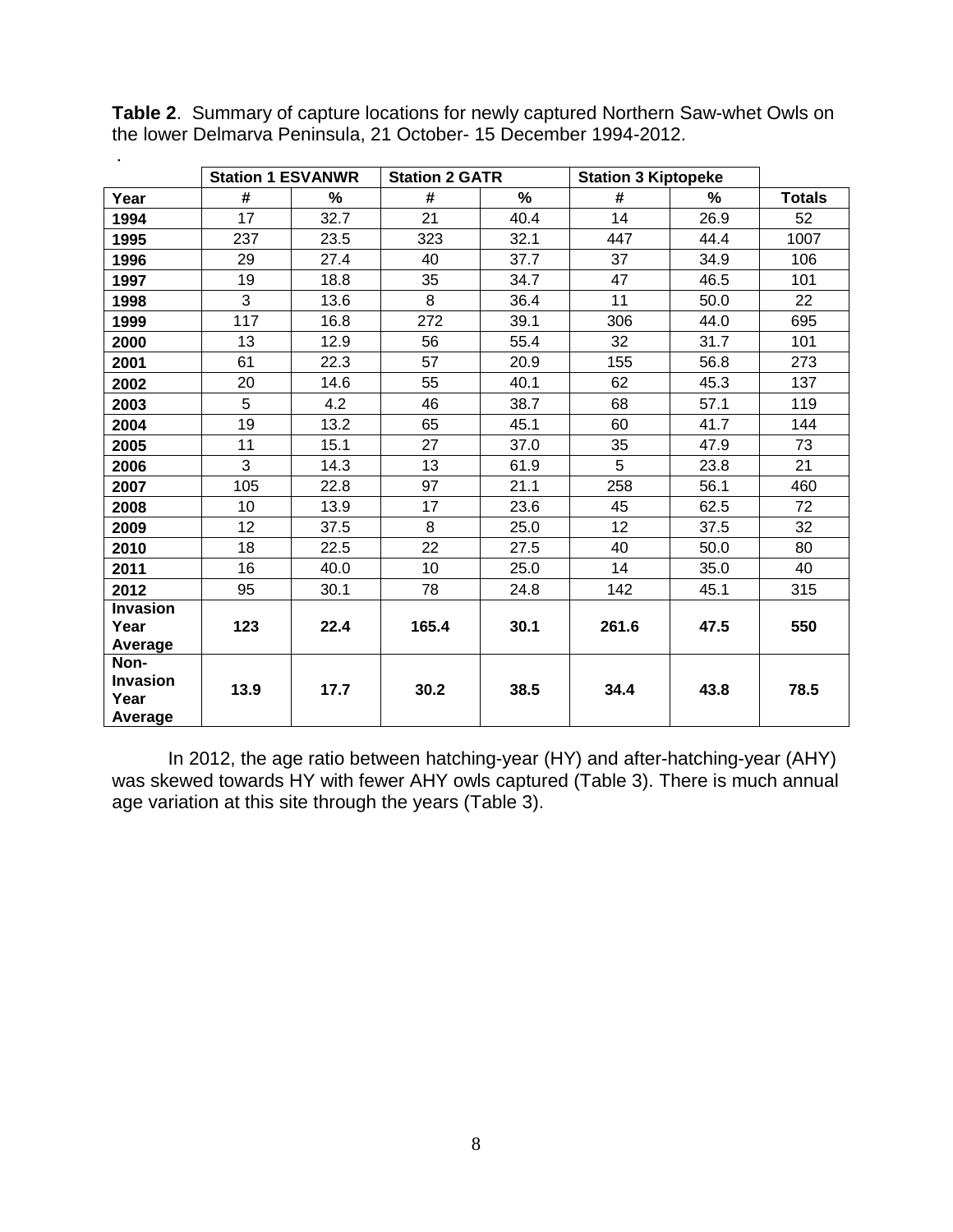|                     | <b>Hatching-year Birds</b> |      | <b>After Hatching-year Birds</b> |      |  |
|---------------------|----------------------------|------|----------------------------------|------|--|
| Year                | <b>Number</b>              | %    | <b>Number</b>                    | %    |  |
| 1995                | 836                        | 83.0 | 171                              | 17.0 |  |
| 1996                | 15                         | 14.2 | 91                               | 85.8 |  |
| 1997                | 59                         | 58.4 | 42                               | 41.6 |  |
| 1998                | 11                         | 50.0 | 11                               | 50.0 |  |
| 1999                | 559                        | 80.4 | 136                              | 19.6 |  |
| 2000                | 18                         | 17.8 | 83                               | 82.2 |  |
| 2001                | 215                        | 78.8 | 58                               | 21.2 |  |
| 2002                | 58                         | 42.3 | 79                               | 57.7 |  |
| 2003                | 71                         | 59.7 | 48                               | 40.3 |  |
| 2004                | 75                         | 52.1 | 69                               | 47.9 |  |
| 2005                | 57                         | 78.1 | 16                               | 21.9 |  |
| 2006                | 8                          | 38.1 | 13                               | 61.9 |  |
| 2007                | 374                        | 81.5 | 85                               | 18.5 |  |
| 2008                | 9                          | 12.5 | 63                               | 87.5 |  |
| 2009                | 17                         | 53.1 | 15                               | 46.9 |  |
| 2010                | 63                         | 78.8 | 17                               | 21.3 |  |
| 2011                | 25                         | 62.5 | 15                               | 37.5 |  |
| 2012                | 271                        | 86.0 | 44                               | 14.0 |  |
| <b>Invasion</b>     |                            |      |                                  |      |  |
| Year Average        | 451                        | 82.0 | 98.8                             | 18.0 |  |
| <b>Non-Invasion</b> |                            |      |                                  |      |  |
| <b>Year Average</b> | 37.4                       | 46.4 | 43.2                             | 53.6 |  |

**Table 3.** Patterns in age ratios of newly captured Northern Saw-whet Owls on the lower Delmarva Peninsula 21 October-15 December 1995-2012.

## **DISCUSSION**

The magnitude of Northern Saw-whet Owl migration fluctuates from year to year at banding stations across eastern United States and Canada (Brinker et al., 1997). Our data demonstrates that considerable year to year variation exists in the number of owls migrating through the lower Delmarva Peninsula. This year there was nearly an eightfold increase in the number of owls captured when compared to last year's numbers. In 2012, the stations caught a total of 315 Northern Saw-whet Owls (7.8 owls/100-net hours); this follows four years where the capture rate was lower than 2.2 owls/100-net hours. For the past nineteen years of operation, the stations have recorded five seasons in which the capture rate for Northern Saw-whet Owls was over 5 owls per trap night. Other stations in the east have recorded similar booms and busts in Northern Saw-whet Owl numbers particularly in 1995 where stations in New Jersey, Maryland, and Virginia all recorded high numbers of birds (Brinker, et al., 1997). The large fluctuations in numbers of Northern Saw-whet Owls caught at these stations have led researchers to hypothesize that some populations follow an irruptive migration pattern (Whalen et al., 1997; Stock et al., 2006).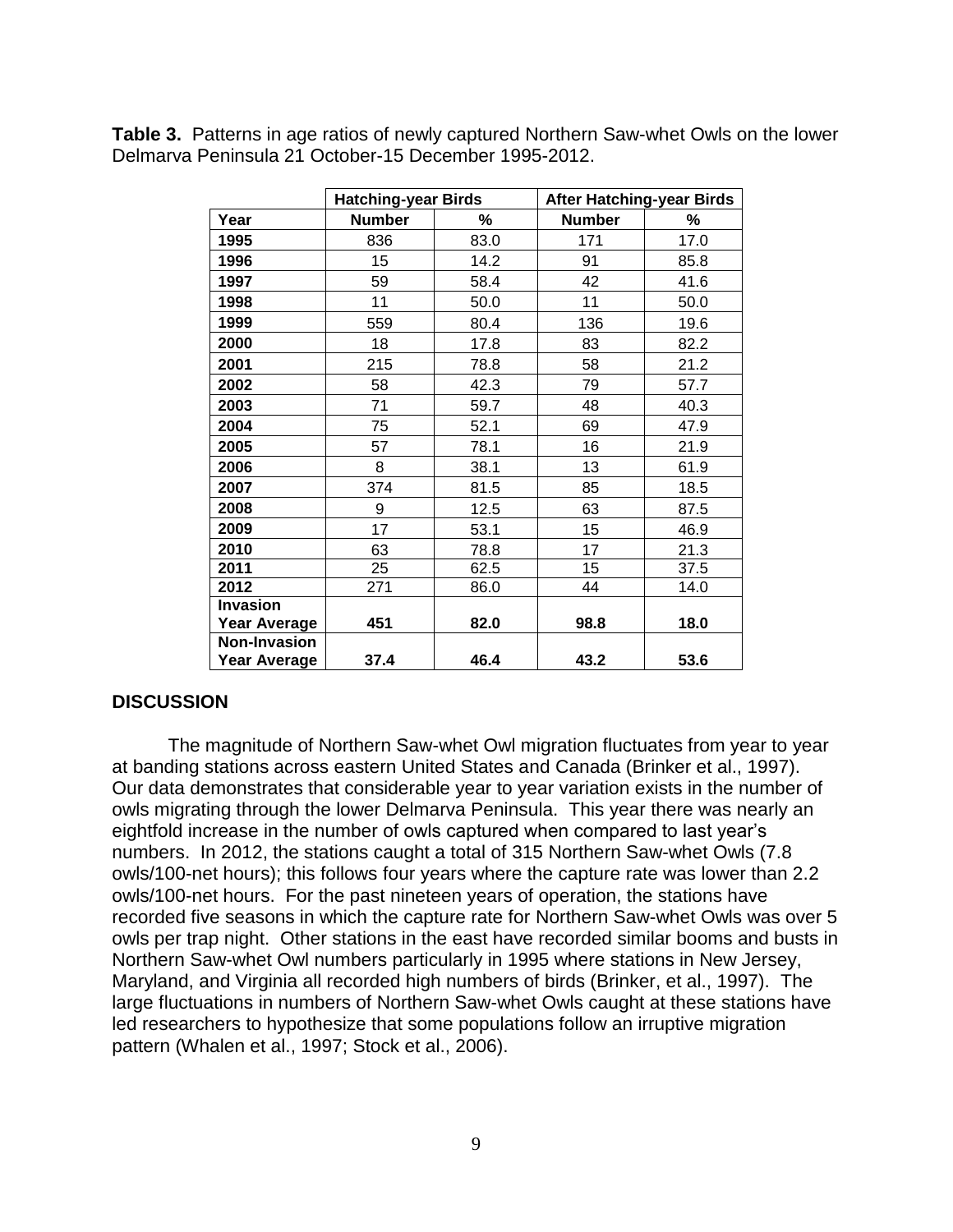Populations that follow an irruptive pattern for migration are commonly dependent on food sources that are cyclic in their availability and therefore the population moves in accordance to food abundances (Newton, 2006). Northern Sawwhet Owls are an opportunistic feeder that frequently prey upon small mammals, such as deer mice and white-footed mice (*Peromyscus* spp.), and in boreal habitats, redbacked voles (*Myodes* spp.) (Rasmussen et al., 2008; Whalen et al, 2000). Although red-back voles do follow a cyclical pattern in productivity, Northern Saw-whet Owls are not entirely dependent on voles throughout their range. Their ability to feed on a variety of small mammals prevent them from being irrevocably linked to cyclical prey items (Cote, et al., 2007). However, it is still possible that some populations of Northern Sawwhet Owls are irruptive migrants. Marks and Doremus (2000) propose that Northern Saw-whet Owls are the first example in North America to be irruptive without depending on a cyclical prey because of the low site fidelity they observed in nesting Northern Saw-whet Owls. It is suggested that there is a continuum between species that are regular (obligate) migrants and those that are irruptive (facultative) migrants (Newton, 2006). Although Northern Saw-whet Owls do not depend on a cyclical prey throughout their range, they do possess other characteristics of irruptive migrants.

Each year there was an irruption of Northern Saw-whet Owls into the mid-Atlantic, the predominate age class captured were immature birds. In the invasion years of 1995, 1999, 2001, and 2007; immature birds composed 83%, 80.4%, 78.8%, and 81.5% respectively, of the total captures. Interestingly, the year immediately following the irruptions; 1996, 2000, 2002, and 2008 recorded a complete inversion of the age ratios with 85.5%, 82.2%, 57.7% and 87.5% respectively, of the total capture aged as adults (Figure 2). In 2008, 81% of the adult owls were further aged as secondyear birds, meaning they were hatched in the previous irruptive year, 2007. This suggests that irruptive years of Northern Saw-whet Owls may have its roots in high productivity. It has been suggested that annual variation in the number of Northern Saw-whet Owls is almost entirely due to variations in breeding success (Weir et al., 1980; Cote, et al., 2007). However there are several years that pass between invasion years where capture rates of Northern Saw-whet Owls are low and the age ratio is constant. Therefore other factors must influence the magnitude of migration over the years.

Lack (1954) proposed that prey cycles may intensify the effect of food shortages because low prey years may often be preceded by years of abundant prey in which predator populations experience low mortality and high productivity. For example, studies in the boreal forest during the fall 2006 suggested a rare, synchronized bumper seed crop from both conifers and hardwood trees across eastern Canada and northern United States (Pittaway, 2006). It is presumed that this bumper seed crop produced an increase of productivity of small mammals, particularly red-backed voles (Pittaway, 2006). This banner seed crop year (and subsequent rise in prey population) likely increased the productivity of Northern Saw-whet Owls in 2007. However, studies in 2007 discovered that the seed crop for 2007 was greatly reduced which respectively caused, in addition to increased depredation pressure, a crash in vole populations (Pittaway, 2007). Just as productivity for Northern Saw-whet Owls peaked, one of their food sources crashed presumably causing many owls to move south for the 2007 winter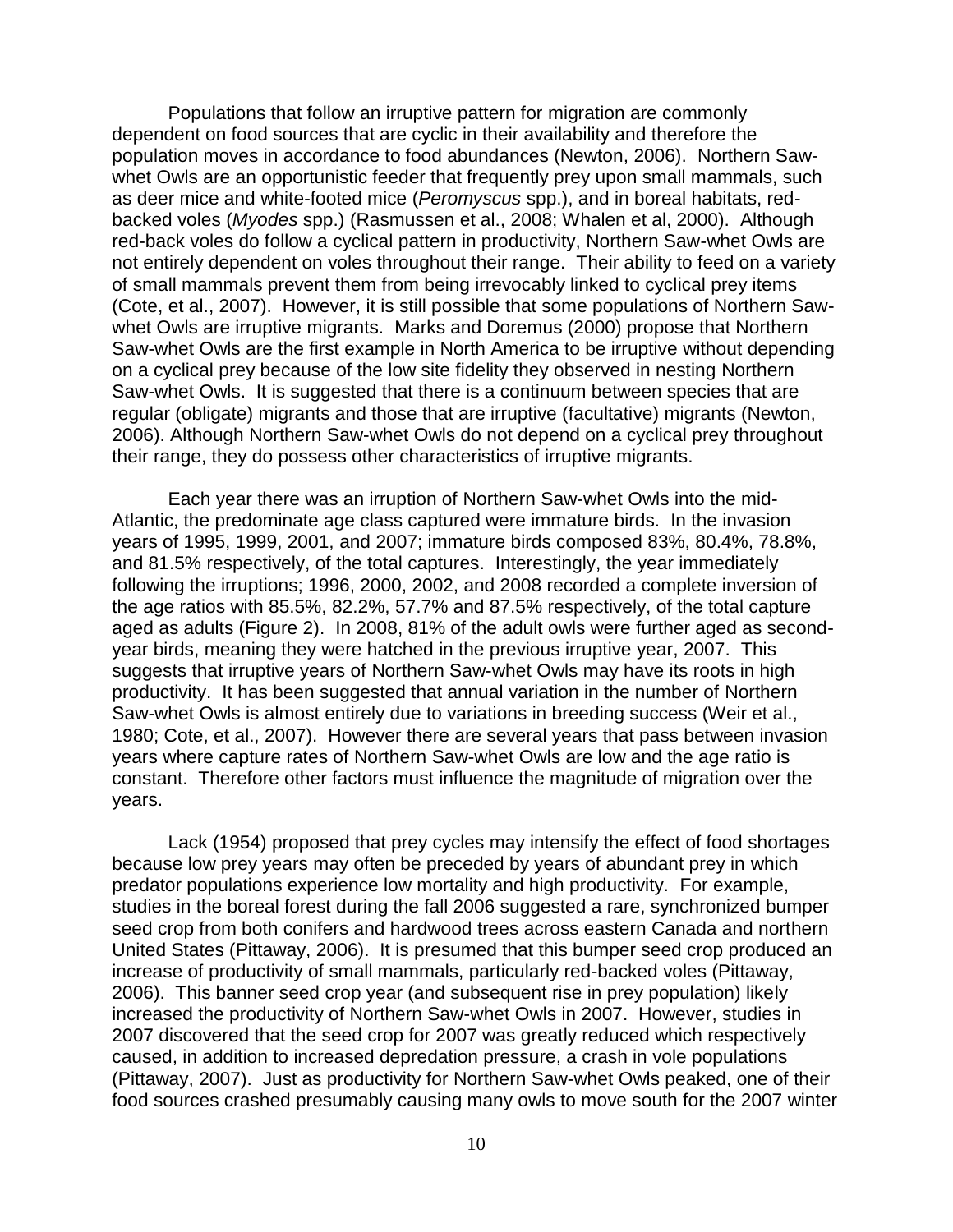season. Therefore, it is likely that irruptions of Northern Saw-whet Owls are caused by both competition for food sources and high productivity.

The seasonal timing of the Northern Saw-whet Owl migration on the lower Delmarva lags about 1.5 to 2 weeks behind the passage of this species on the Cape May Peninsula. Duffy and Kerlinger (1992) found a mid-migration date of 7 November for Northern Saw-whet Owls trapped at Cape May. This is nine days before the midmigration date on the lower Delmarva. Over 90% of Northern Saw-whet Owl captures at Cape May occur during a 5 week period between 16 October and 19 November (Duffy and Kerlinger 1992). On the lower Delmarva 90% of Northern Saw-whet Owls were caught during a five week period occurring between 1 November and 5 December. However it is increasingly clear that age classes move during slightly different time periods.

Although Northern Saw-whet Owls breed almost exclusively in the northern boreal forests of the United States and Canada, substantial numbers penetrate the Southeast each fall and winter. Prior to the start of owl banding efforts in 1994, there were only a scattering of fall and winter records of Northern Saw-whet Owls on Virginia's coastal plain. However, in many years since, more Northern Saw-whet Owls were captured on the Eastern Shore of Virginia than at any other owl-banding site in the eastern United States. Clearly this species occurs on Virginia's coastal plain as a regular transient each fall. Descriptions of Northern Saw-whet Owls as rare on the coastal plain should be attributed to the secretive nature of the species rather than its relative abundance.

#### **ACKNOWLEDGMENTS**

We thank Zak Poulton for handling all aspects of the field work, including net rounds and net maintenance, data collection and entry, and audio-lure maintenance. We thank Sue Rice, Phil West, and Forrest Gladden for permitting access to the Eastern Shore of Virginia National Wildlife Refuge, the GATR Tract/Mockhorn Island Wildlife Management Area, and Kiptopeke State Park, respectively. This project was supported by financial or in-kind support provided by the Virginia Department of Game and Inland Fisheries, the US Fish and Wildlife Service, and the Center for Conservation Biology at the College of William and Mary.

### **LITERATURE CITED**

- AMERICAN ORNITHOLOGISTS' UNION. 1983. Checklist of North American birds, 6<sup>th</sup> ed. Allen Press, Inc., Lawrence, KS, 877 pp.
- ANONYMOUS. 2004. Audubon Christmas Bird Count Data on the Delmarva Peninsula. 1953-2004. <http://www.audubon.org/bird/cbc/hr/index.>
- BRINKER, D.F., K.E. DUFFY, D.M. WHALEN, B.D. WATTS AND K.M. DODGE. 1997. Autumn migration of Northern Saw-whet Owls (Aegolius acadicus) in the Middle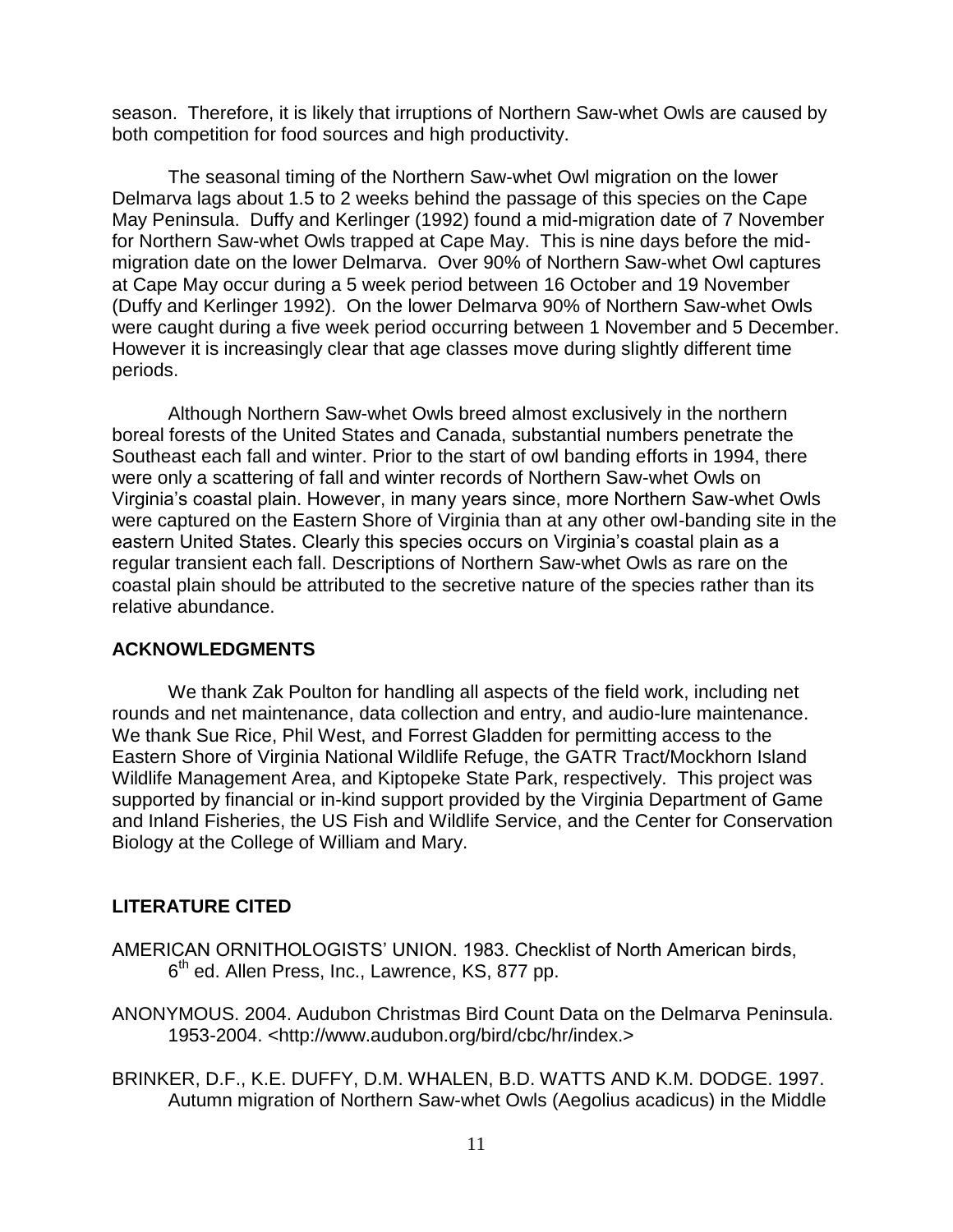Atlantic and Northeastern United States: What observations from 1995 suggest. In J. R. Duncan, D. H. Johnson, and T. H. Nicholls, editors. Biology and conservation of owls of the northern hemisphere. USDA Forest Service General Technical Report Number NC-190.

- COTE, M., J. IBARZABAL, M. ST-LAURENT, J. FERRON, AND R. GAGNON. 2007. Age-dependent response of migrant and resident Aegolius owl species to small rodent population fluctuations in the eastern Canadian boreal forest. Journal Raptor Research. 41 (1) 16-25.
- DUFFY, K. AND P. KERLINGER. 1992. Autumn owl migration at Cape May Point, New Jersey. Wilson Bull. 104(2):312-320.
- EVANS, D.L. and R.N. ROSENFIELD. 1987. Remigial molt in fall migrant Long-eared and Northern Saw-whet Owls, pp.209-214 in Biology and conservation of northern forest owls (R.W. Hamre, Eds.). U.S. For. Serv. Gen. Tech. Rep. RM-142.
- HOLROYD, G.L. AND J.G. WOODS. 1975. Migration of the Saw-whet Owl in northeastern Florida. Florida Field Nat. 12(1):11-12.
- KAIN, T., ed. 1987. Virginia's birdlife: An annotated checklist. 2nd ed. Virginia Society of Ornithology, Virginia Avifauna 3.
- LACK, D. 1954. The natural regulation of animal numbers. Oxford: University Press.
- MARKS, J. S. and J. H. Doremus. 2000. Are Northern Saw-whet Owls nomadic? Journal of Raptor Research 34:299–304.
- MILLER, L.M. AND R.W. LOFTIN. 1984. The Northern Saw-whet Owl in northeastern Florida. Florida Field Nat. 12(1):11-12.
- MILLING, T.C., M.P. ROWE, B.L. COCKEREL, T.A. DELLINGER, J.B. GAILES, AND C.E. HILL. 1997. Population densities of Northern Saw-whet Owls (*Aegolius acadius*) in degraded boreal forests of the Southern Appalachians. In J. R. Duncan, D. H. Johnson, and T. H. Nicholls, editors. Biology and conservation of owls of the northern hemisphere. USDA Forest Service General Technical Report Number NC-190.
- MUELLER, H.C. AND D.D. BERGER. 1967. Observations on migrating Saw-whet Owls. Bird Banding 38(2):120-125.
- NEWTON, I. 2006. Advances in the study of irruptive migration. Ardea 94(3): 433-460.
- NEWTON, I. 1979. Population Ecology of Raptors. Berkhamsted, England: T & A D Poyser.